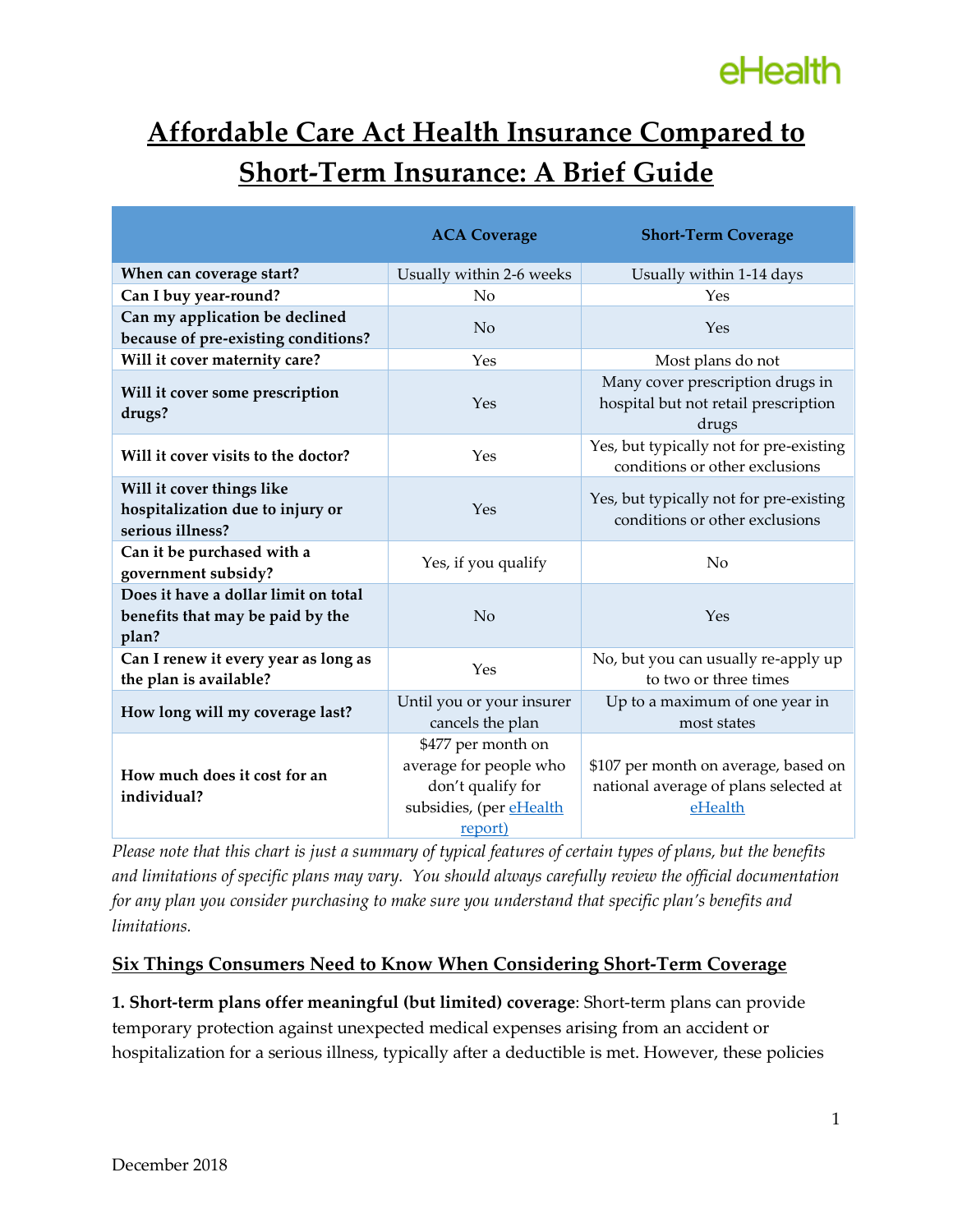

generally will not cover pre-existing medical conditions, maternity care, retail prescription drugs, and other benefits required of major medical plans under the ACA.

**2. Short-term insurance is less expensive than ACA plans – but for a reason:** As reported by [eHealth,](https://news.ehealthinsurance.com/_ir/68/201810/Open%20Enrollment%20for%202019%20Half-Time%20Report.pdf) the national average cost of individual short-term coverage for plans selected by eHealth customers in November 2018 was \$107 per month, a figure that hasn't changed significantly since 2014. By comparison, the national average individual premium for ACA coverage selected by eHealth customers not receiving government subsidies in the same period was \$477 per month. Again, they cost less because they cover fewer services for a limited time period and don't contain some of the same protections as ACA plans do.

**3. Short-term coverage is temporary:** Short-term health insurance can now be purchased for coverage terms of up to one year in most states, but you will need to re-apply for coverage at the end of that period if you want to continue. In addition, any amounts spent to satisfy a deductible or other requirements under one policy will generally not carry over to another policy term.

**4. Not all short-term plans are created equal:** When considering short-term plans, be aware of specific limits to coverage for things like hospital stays. Some low-cost short-term plans place caps on the amount they will cover for each day you are hospitalized, as well as the number of days they will cover per policy term. Be sure you understand these limitations when choosing a plan to avoid potentially expensive surprises later.

**5. Short-term insurance is typically not guaranteed:** It's possible to be declined based on past diagnoses or pre-existing medical conditions. Once your plan's term is complete, you will typically not receive automatic approval for a new coverage period, and any new medical conditions that arose during the duration of your previous plan may be excluded by a new plan.

**6. Short-term coverage is changing**: Until recently, short-term plans were limited to a maximum coverage period of 90 days. While most Americans can now get short-term coverage for up to one year at a time, rules and maximum policy length vary by state. In the meantime, new short-term products are coming to the market all the time. Some may include options for limited coverage of pre-existing medical conditions or limited coverage for maternity care.

###

#### **About eHealth**

eHealth, Inc. (NASDAQ: EHTH) owns eHealth.com, a leading private online health insurance exchange where individuals, families and small businesses can compare health insurance products from brand-name insurers side by side and purchase and enroll in coverage online and over the phone. eHealth offers thousands of individual, family and small business health plans underwritten by many of the nation's leading health insurance companies. eHealth